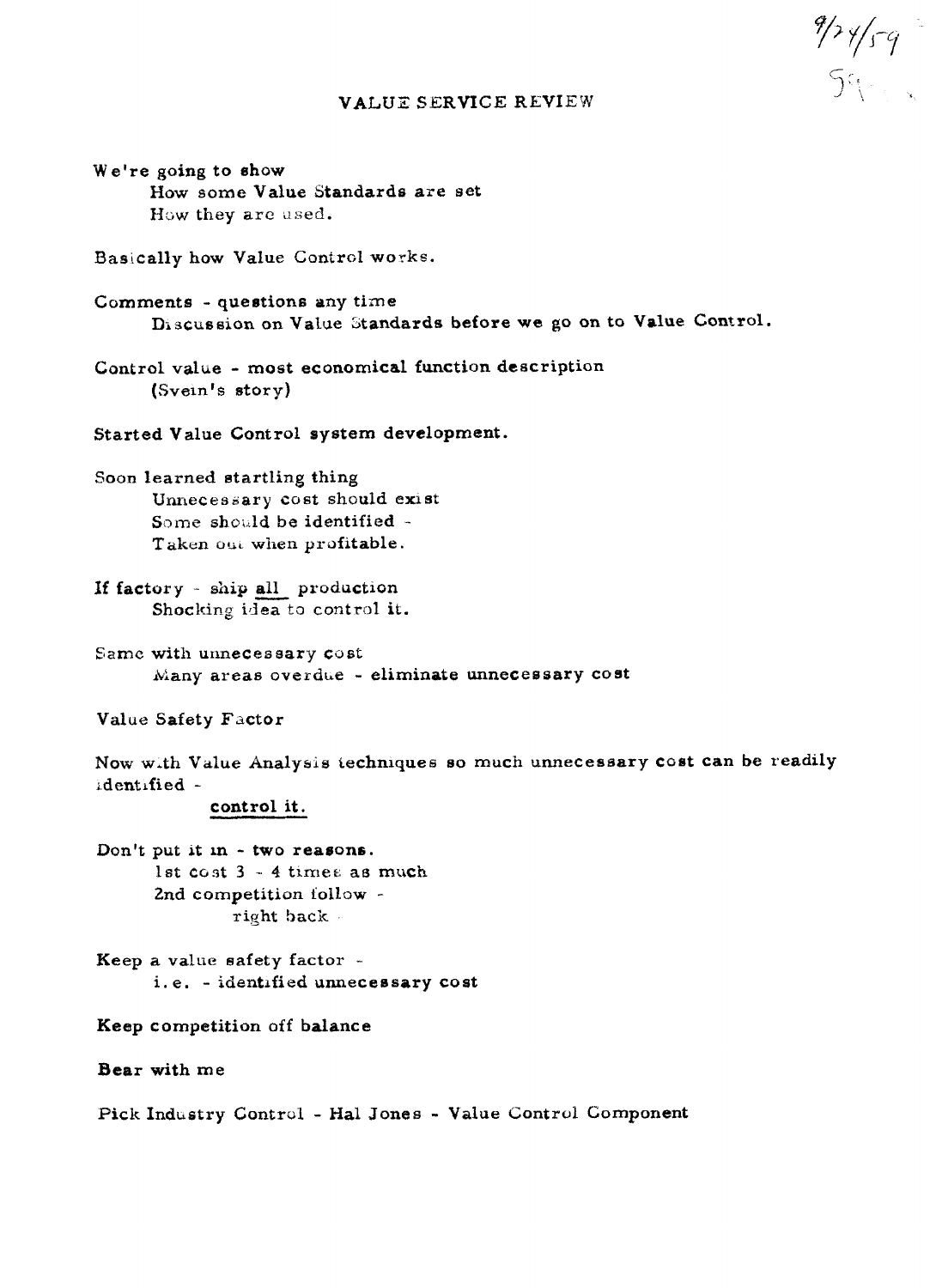# **JEM**

**Just good engineering** - **good manufacturmg** - - **true** 

**Prove it** - **their terms** 

- **Caution must believe set ui?** - **carried out controlled conditions**
- **If any doubt this group**   $V.A.$  **technique - set up a controlled test - believe results Sponsor a program based on the reaults.**
- **Operator Shop Cost \$22.35**
- **Taught product department people Value Analyois** techniques **used Available BFVS used Available Value Ztandards used Functions evaluated Job Value Standards agreed apon**
- Te prove a point -

studied deeper than normal.

### Result

| Present Shop Cost     | \$22.35 |
|-----------------------|---------|
| Unnecessary Cost      | 15.85   |
| Necessary Cost        | 6.50    |
| (Job Value Standards) |         |

**more salable product** 

**Roanoke** -- **you've proved .t** - **we'll help develep Value Control.** 

Value Control comes later - (in the program)

#### **This work was done with**

**Value btandards arid Value Analysis Techniques** 

 $R$ oy will run through some Value Standards **You'll be comfortable with them.**